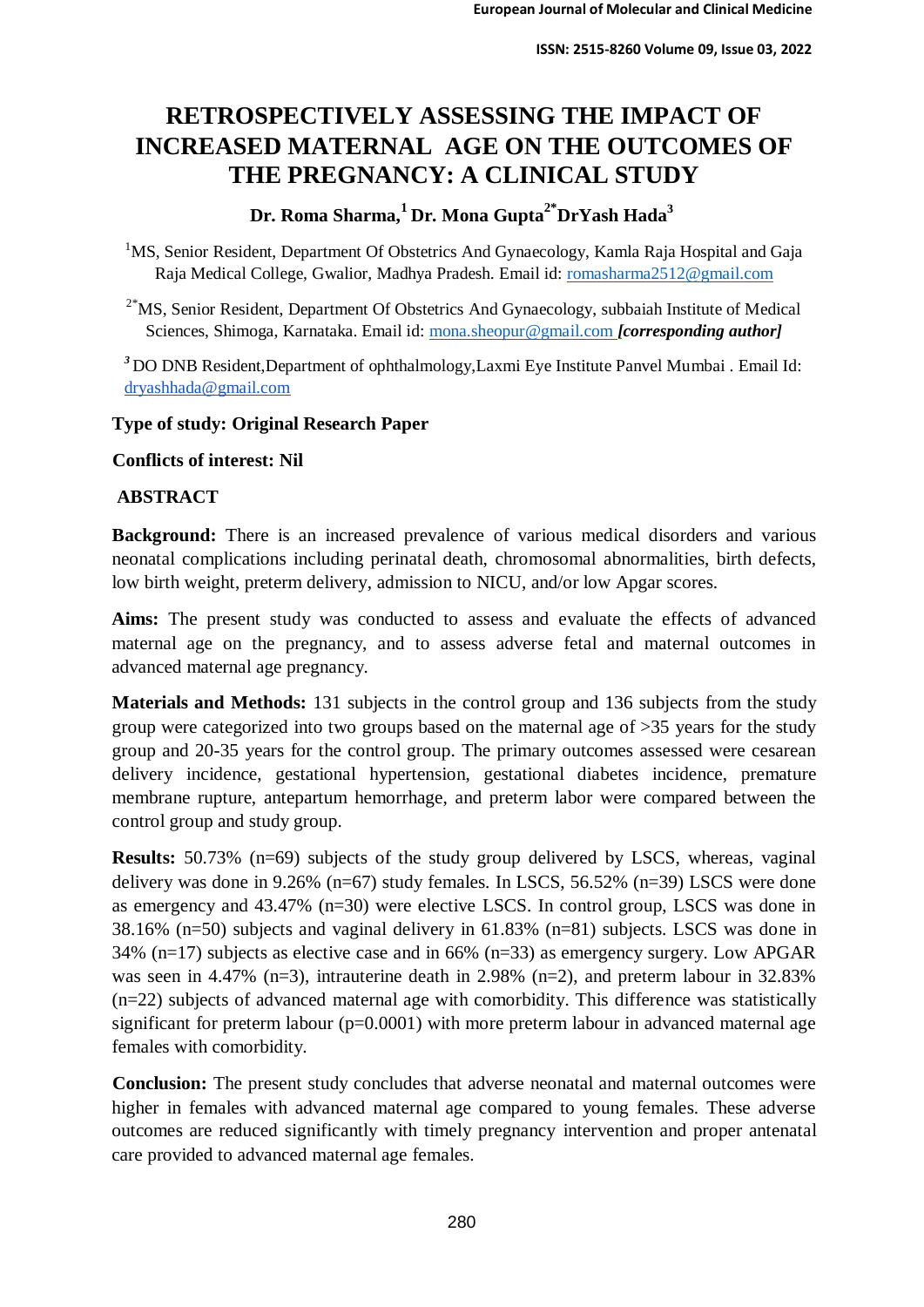**Keywords:** Advanced maternal age, adverse pregnancy outcomes, fetal outcomes, maternal outcomes, pregnancy outcomes,

## **INTRODUCTION**

Childbearing in females of age more than 35 years is defined as advanced maternal age. Advanced maternal age is increasing in developed countries with high income with rapidly increasing evidence. Recently, various literature data has defined the advanced maternal age cut-off to 40 years. The increasing evidence of advanced maternal age is attributed to older primigravid women delaying pregnancy due to subfertility and/or lifestyle choices. This is also seen in multiparous females sustaining childbearing. One of the main factors behind advanced maternal age is advanced reproductive technologies with great success. Previous literature data suggests a prevalence rate of 17.5% in females of South Africa as assessed retrospectively. $1$ 

Various perinatal and obstetrical complications such as SGA (small for gestational age) unlike younger females, cesarean delivery, labor induction, preterm and low-birth-weight, stillbirth, spontaneous and recurrent abortions, ectopic pregnancy, and placenta previa are associated with increase evidence of advanced maternal age and delayed childbearing also these factors are associated with increased risk of congenital disorders. There is also an increased prevalence of various medical disorders in subjects with advanced maternal age such as hypertension, diabetes mellitus. Also, the influence on pregnancy courses like cancer is more in old females with childbearing.<sup>2</sup>

Various previous literature data depicts that, perinatal complications are higher in older females with childbearing with a higher incidence in females of age more than 35 years, with higher significant complications seen in females of age more than 40 years. Advanced maternal age is also significantly associated with various neonatal complications including perinatal death, chromosomal abnormalities, birth defects, low birth weight, preterm delivery, admission to NICU, and/or low Apgar scores. It has also been reported that in the early thirties, the fertility in females' starts to decrease, whereas, further and faster decrease is seen in females after the mid-thirties and late-thirties.  $3$ 

In older females with advanced age, the tendency to bear a child and get pregnant in a short period decrease. Also, fecundability, which is the probability of bearing a child in one menstrual cycle, is decreased with an increase in age in females. However, the data assessing the effect of advanced maternal age on the outcomes of the pregnancy are scarce in the literature.<sup>4</sup> Hence, the present study was conducted to assess and evaluate the effects of advanced maternal age on the pregnancy, and to assess adverse fetal and maternal outcomes in advanced maternal age pregnancy.

## **MATERIALS AND METHODS**

The present retrospective clinical cohort study was conducted to assess and evaluate the effects of advanced maternal age on the pregnancy, and to assess adverse fetal and maternal outcomes in advanced maternal age pregnancy. The study was conducted at Department Of Obstetrics And Gynaecology, KamlaRaja Hospital and Gajara Raja Medical College, Gwalior, Madhya Pradesh, after obtaining clearance from the concerned Ethical committee.The study population was comprised of the subjects visiting the Department of Obstetrics and Gynaecology of the Institute.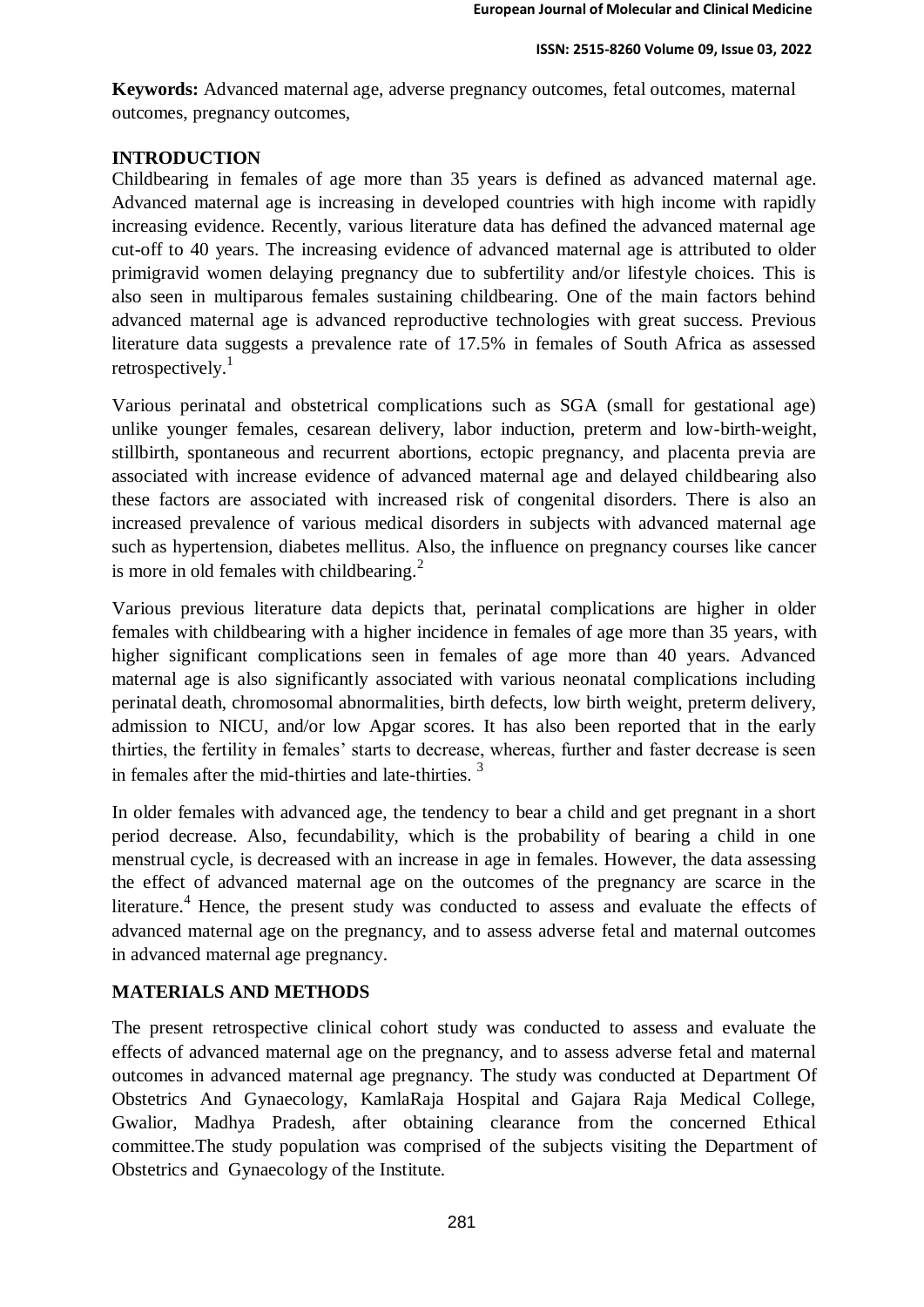#### **ISSN: 2515-8260 Volume 09, Issue 03, 2022**

The present study included pregnant females of the age 35 years or more and with the gestational age of 28 weeks or more. The control group of the study was comprised of pregnant females within the age range of 20 years to 35 years and the gestational age of 28 weeks or more. The inclusion criteria for the study were females of age 35 years or more as cases and of age 20 years to 35 years as controls who had undergone cesarean sections or vaginal deliveries . The exclusion criteria for the study were subjects with incomplete records and subjects with multiple pregnancies.

The present study included a total of 131 subjects in the control group and 136 subjects from the study group and included subjects were categorized into two groups based on the maternal age where study group had females of the age 35 years or more and with the gestational age of 28 weeks or more, and the control group of the study was comprised of pregnant females within the age range of 20 years to 35 years and the gestational age of 28 weeks or more.

The study data were obtained from the medical records of the Department. The data obtained were fetal outcomes including gestational diabetes mellitus, preterm birth, placental abruption, preeclampsia, NICU admission, SGA, neonatal death, fetal growth restriction, and stillbirths. Also, maternal outcomes as parity, gestational age, birth weight, fetal gender, APGAR score, maternal complications, delivery mode, maternal comorbidities, risk factors, and history of infertility treatment.

The primary outcomes assessed were cesarean delivery incidence, gestational hypertension, gestational diabetes incidence, premature membrane rupture, antepartum haemorrhage, and preterm labor were compared between the control group and study group. The secondary outcomes assessed were low APGAR scores, intrauterine growth restriction, and intrauterine death, and were compared between control and study groups. The collected data were subjected to the statistical evaluation using SPSS software version 21 (Chicago, IL, USA) and one-way ANOVA for results formulation. The data were expressed in percentage and number, and mean and standard deviation. The level of significance was kept at  $p<0.05$ .

## **RESULTS**

The present retrospective clinical cohort study was conducted to assess and evaluate the effects of advanced maternal age on the pregnancy, and to assess adverse fetal and maternal outcomes in advanced maternal age pregnancy. The present study included a total of 131 subjects in the control group and 136 subjects from the study group. The demographic characteristics of the study subjects are listed in Table 1. The majority of the subjects from the study group were in the age range of  $35-39$  years with  $92.64\%$  (n=126) subjects, whereas, in the control group, the majority of the subjects were in 25-34 years of age range with 49.61% (n=65) subjects. Concerning gravidity, 77.20% (n=105) females were multi in the study group and  $51.14\%$  (n=67) in the control group. The majority of subjects in the study group as well as the control group were in the gestational age of 37-40 weeks with 70.58% (n=96) and 75.57% (n=99) subjects from the study and control group respectively. The fetal presentation was cephalic, breech, and transverse in 94.85% (n=129), 3.67% (n=5), and

1.47% (n=2) subjects respectively from the study group, and was 93.12% (n=122), 6.10%  $(n=8)$ , and 0.76%  $(n=1)$  subject from the control group respectively.

The present study also assessed the mode of delivery in the study group of females in advanced maternal age and the control group. It was seen that 50.73% (n=69) subjects of the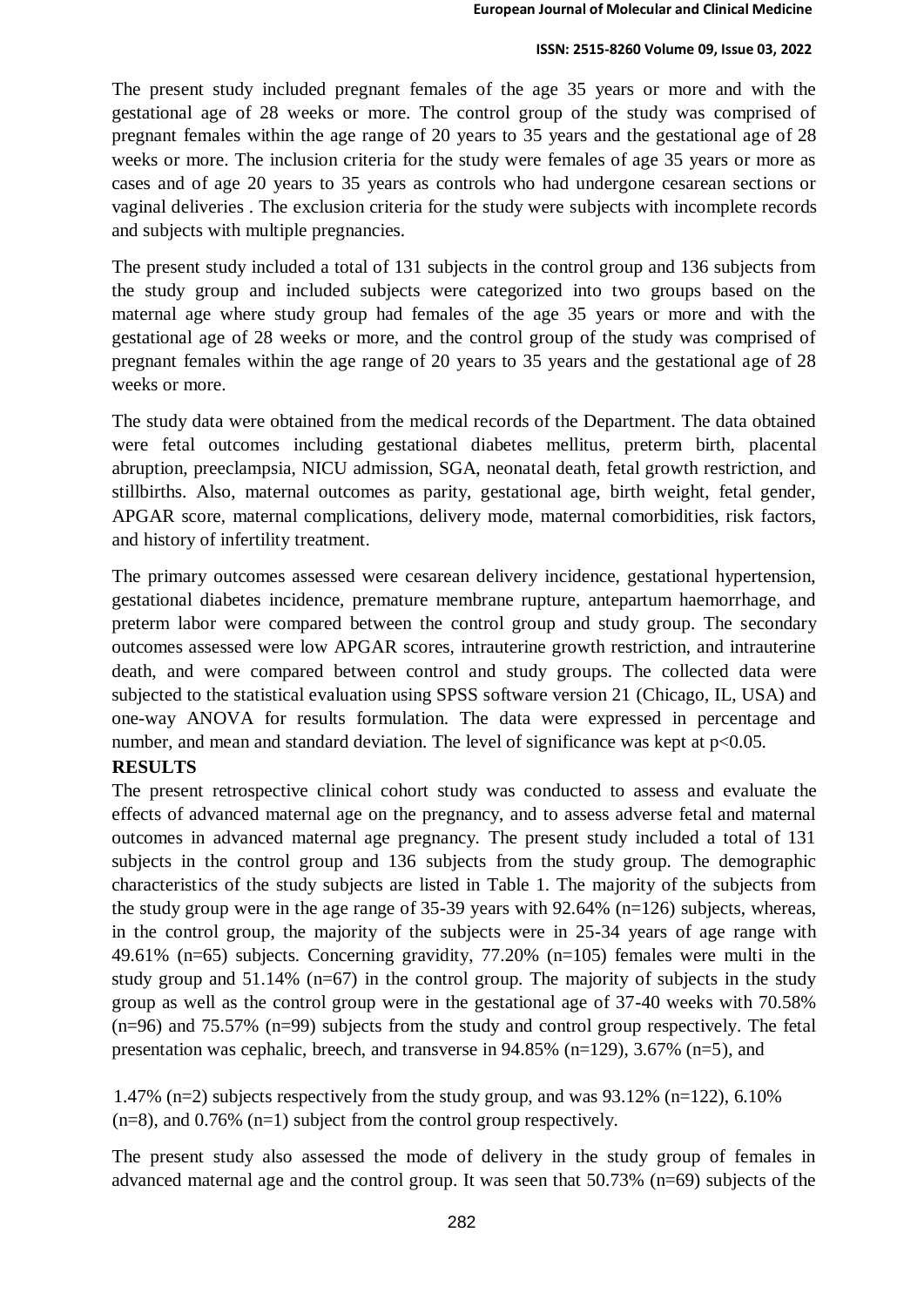#### **ISSN: 2515-8260 Volume 09, Issue 03, 2022**

study group delivered by LSCS, whereas, vaginal delivery was done in 9.26% (n=67) study females. In LSCS, 56.52% ( $n=39$ ) LSCS were done as emergency and 43.47% ( $n=30$ ) were elective LSCS. In control group, LSCS was done in 38.16% (n=50) subjects and vaginal delivery in  $61.83\%$  (n=81) subjects. LSCS was done in 34% (n=17) subjects as elective case and in 66% (n=33) as emergency surgery. In subjects with vaginal delivery, in the study group, 8.95% (n=6) subjects had assisted breech delivery and 4.47% (n=3) with instrumental delivery, whereas, assisted breech and instrumental delivery in control group was done in 1.23% (n=1) and 2.46% (n=2) subjects respectively (Table 2). LSCS was performed commonly in subjects with previous LSCS, infertility, unfavorable cervix, preeclampsia, placenta previa, and fetal distress in the study group and previous LSCS, infertility, breech, cephalopelvic disproportion, oligoamnios and fetal distress in the control group. Medical disorder related complications were seen in subjects with diabetes (gestational/non gestational) and hypertension.

On assessing the study parameters in the subjects with advanced maternal age with associated comorbidity, it was seen that low APGAR was seen in 4.47% (n=3), intrauterine death in 2.98% (n=2), preterm labor in 32.83% (n=22), LSCS in 55.22% (n=37), multi were 80.59%  $(n=54)$ , and primi 16.41%  $(n=11)$  in advanced maternal age subjects with comorbidity. In advanced maternal age females without comorbidities, low APGAR, intrauterine death, preterm labour, LSCS, multi, and primi was seen in  $2.89\%$  (n=2),  $2.89\%$  (n=2),  $14.49\%$  $(n=10)$ , 52.17%  $(n=36)$ , 82.60%  $(n=57)$ , and 17.39%  $(n=12)$  subjects respectively. All these parameters were statistically non-significant between advanced maternal age females with and without comorbidity with p-values of 0.326, 0.522, 0.933, and 0.648 respectively for low APGAR, intrauterine death, LSCS, and gravidity status. This difference was statistically significant for preterm labor ( $p=0.0001$ ) with more preterm labor in advanced maternal age females with comorbidity (Table 3).

### **DISCUSSION**

The present retrospective clinical study was conducted to assess and evaluate the effects of advanced maternal age on the pregnancy, and to assess adverse fetal and maternal outcomes in advanced maternal age pregnancy. The present study included a total of 131 subjects in the control group and 136 subjects from the study group. The majority of the subjects from the study group were in the age range of 35-39 years with 92.64% (n=126) subjects, whereas, in the control group, the majority of the subjects were in 25-34 years of age range with 49.61%  $(n=65)$  subjects. Concerning gravidity, 77.20%  $(n=105)$  females were multi in the study group and 51.14% (n=67) in the control group. The majority of subjects in the study group as well as the control group were in the gestational age of 37-40 weeks with 70.58% (n=96) and 75.57% (n=99) subjects from the study and control group respectively. The fetal presentation was cephalic, breech, and transverse in  $94.85\%$  (n=129),  $3.67\%$  (n=5), and  $1.47\%$  (n=2) subjects respectively from the study group, and was 93.12% (n=122), 6.10% (n=8), and

 $0.76\%$  (n=1) subject from the control group respectively. These demographics were comparable to those by the studies of Bateman BT et al<sup>5</sup>in 2012 and Herstad L et al<sup>6</sup>in 2015 where authors assessed the subjects with comparable characteristics.

It was seen that 50.73% (n=69) subjects of the study group delivered by LSCS, whereas, vaginal delivery was done in 9.26% (n=67) study females. In LSCS, 56.52% (n=39) LSCS were done as emergency and 43.47% (n=30) were elective LSCS. In control group, LSCS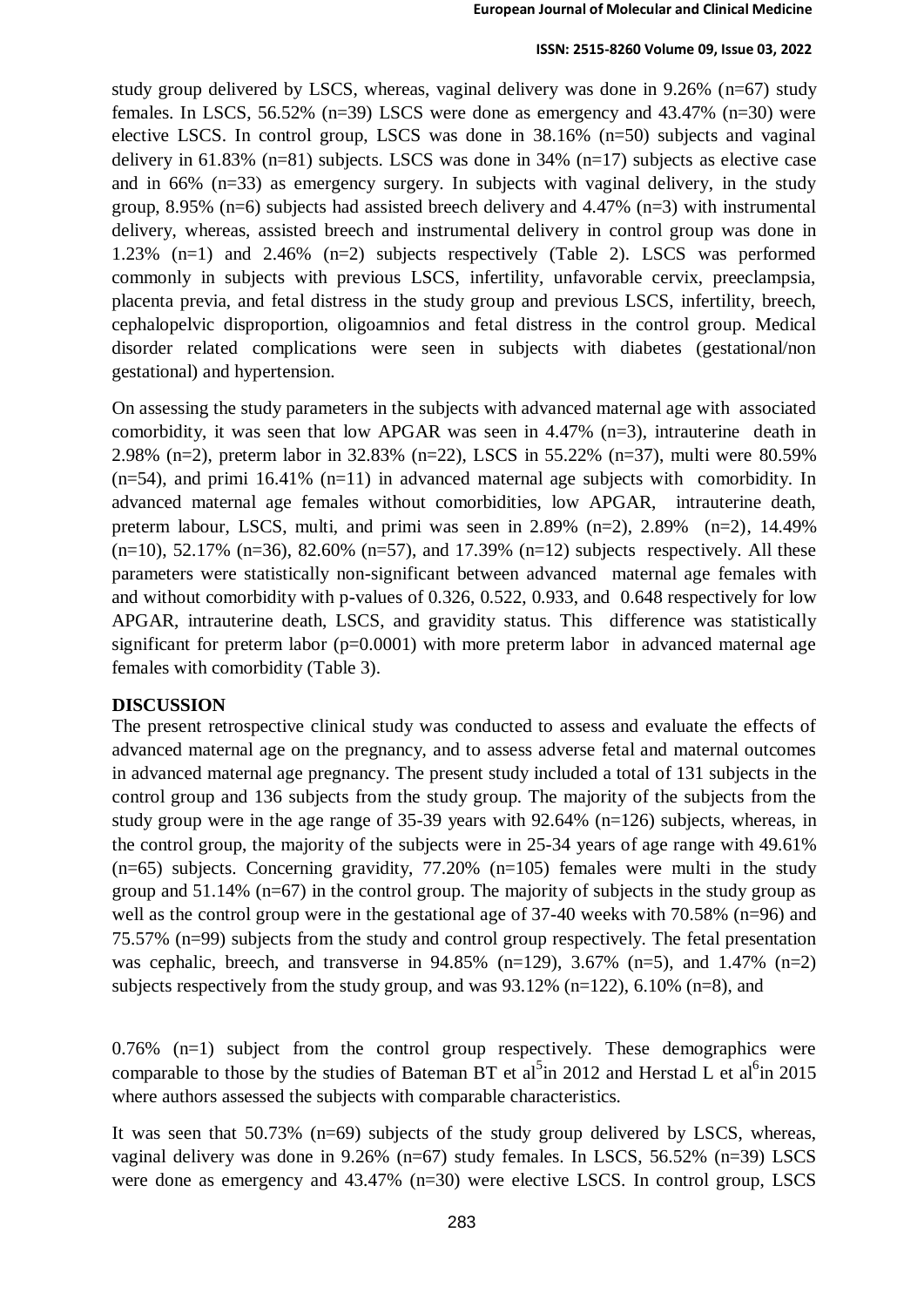#### **ISSN: 2515-8260 Volume 09, Issue 03, 2022**

was done in 38.16% (n=50) subjects and vaginal delivery in 61.83% (n=81) subjects. LSCS was done in 34% (n=17) subjects as elective case and in 66% (n=33) as emergency surgery. In subjects with vaginal delivery, in the study group, 8.95% (n=6) subjects delivered by assisted breech delivery and 4.47% (n=3) with instrumental delivery, whereas, assisted breech and instrumental delivery in control group was done in 1.23% (n=1) and 2.46% (n=2) subjects respectively. LSCS was performed commonly in subjects with previous LSCS, infertility, unfavorable cervix, preeclampsia, placenta previa, and fetal distress in the study group and previous LSCS, infertility, breech, cephalopelvic disproportion, oligoamnios, and fetal distress in the control group. Medical disorder related complications were seen in subjects with diabetes (gestational/non-gestational) and hypertension. These results were consistent with the findings of Almeida NK et al<sup>7</sup>in 2015 and Londero AP et al<sup>8</sup>in 2019 where LSCS was performed in similar cases as in the present study

Concerning the study parameters in the subjects with advanced maternal age with associated comorbidity, it was seen that low APGAR was seen in 4.47% (n=3), intrauterine death in 2.98% (n=2), preterm labor in 32.83% (n=22), LSCS in 55.22% (n=37), multi were 80.59%  $(n=54)$ , and primi 16.41%  $(n=11)$  in advanced maternal age subjects with comorbidity. In advanced maternal age females without comorbidities, low APGAR, intrauterine death, preterm labour, LSCS, multi, and primi was seen in  $2.89\%$  (n=2),  $2.89\%$  (n=2),  $14.49\%$  $(n=10)$ , 52.17%  $(n=36)$ , 82.60%  $(n=57)$ , and 17.39%  $(n=12)$  subjects respectively. All these parameters were statistically non-significant between advanced maternal age females with and without comorbidity with p-values of 0.326, 0.522, 0.933, and 0.648 respectively for low APGAR, intrauterine death, LSCS, and gravidity status. This difference was statistically significant for preterm labor ( $p=0.0001$ ) with more preterm labor in advanced maternal age females with comorbidity. These parameters were comparable to the results of Kenny LC et al<sup>9</sup>in 2013 and Oakley L et al<sup>10</sup> in 2016 where a significant difference in preterm labor was seen in females with and without comorbidity.

## **CONCLUSION**

Within its limitations, the present study concludes that neonatal and maternal outcomes were higher in females with advanced maternal age compared to young females. These adverse outcomes are reduced significantly with timely pregnancy intervention and proper antenatal care provided to advanced maternal age females. However, the present study had few limitations including a smaller sample size, geographical area biases, shorter monitoring period and retrospective nature. Hence, further longitudinal studies with a larger sample size and longer monitoring period are required to reach a definitive conclusion.

### **REFERENCES**

**1.** Shan D, Qiu PY, Wu YX, Chen Q, Li AL, Ramadoss S, et al. Pregnancy outcomes in women of advanced maternal age: a retrospective cohort study from China. Sci Rep. 2018;8:12239.

**2.** Kim, Y. N., Choi, D. W., Kim, D. S., Park, E. C. & Kwon, J. Y. Maternal age and risk of early neonatal mortality: A national cohort study. *Sci. Rep.* 2021;**11**:814. 3. Tiwari A, Patre S. Assessment Of The Severe Anaemia Prevalence And Associated Feto-Maternal Outcomes In Females Admitted For Labor: A Prospective Clinical Study. European Journal Of Molecular And Clinical Medicine, 2021;8:4:2367-2372. 4. Tayade P, Sudhakar NJ, Deshmukh P, Becon R. Assessing the Efficacy and Role of MRI as an Imaging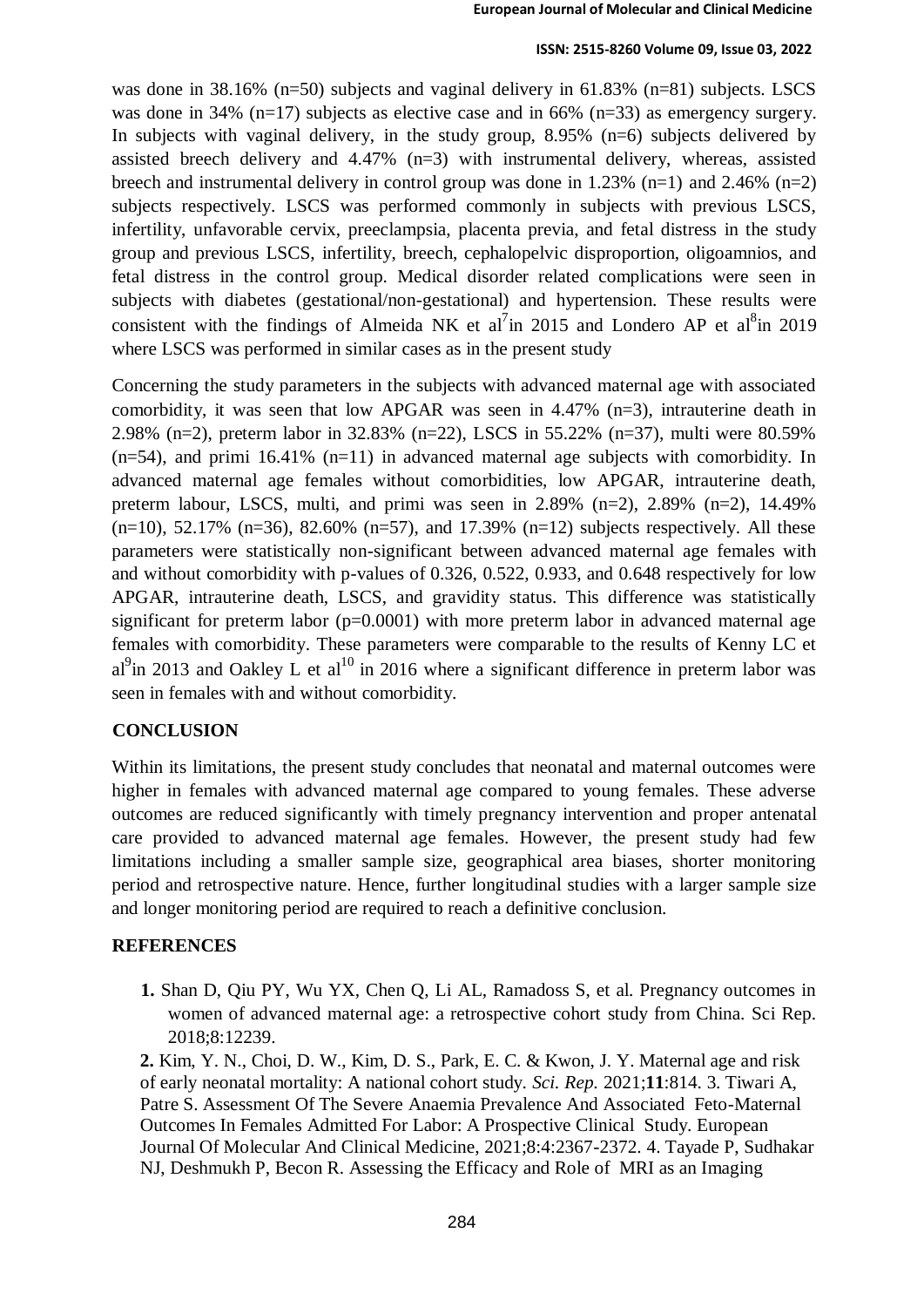Modality in non-pregnant Females with Abnormal Uterine Bleeding. International Journal of Pharmaceutical and Clinical Research. 2021; 13:5: 355-362.

- **5.** Bateman BT, Shaw KM, Kuklina EV, Callaghan WM, Seely EW. Hernández-Díaz S. Hypertension in women of reproductive age in the United States: NHANES 1999- 2008. PLoS One. 2012;7:36171.
- **6.** Herstad L, Klungsøyr K, Skjaerven R, Tanbo T, Forsén L, Åbyholm T, et al. Maternal age and emergency operative deliveries at term: a population-based registry study among low-risk primiparous women. BJOG. 2015;122:1642–51.
- **7.** Almeida NK, Almeida RM, Pedreira CE. Adverse perinatal outcomes for advanced maternal age: a cross-sectional study of Brazilian births. J Pediatr (Rio J). 2015;91:493–8.

**8.** Londero AP, Rossetti E, Pittini C. Maternal age and the risk of adverse pregnancy outcomes: a retrospective cohort study. BMC Pregnancy Childbirth. 2019;19:261. **9.**  Kenny LC, Lavender T, McNamee R, O'Neill SM, Mills T, Khashan AS. Advanced maternal age and adverse pregnancy outcome: evidence from a large contemporary cohort. PLoS One. 2013;8:56583.

**10.** Oakley L, Penn N, Pipi M, Oteng-Ntim E, Doyle P, PLoS One. Risk of Adverse Obstetric and Neonatal Outcomes by Maternal Age: Quantifying Individual and Population-Level Risk Using Routine UK Maternity Data. PLoS One. 2016;11:0164462.

| <b>Characteristics</b>  | <b>Subgroups</b> | Study group $(n=136)$ |                | Control group (n=131) |                |
|-------------------------|------------------|-----------------------|----------------|-----------------------|----------------|
|                         |                  | $\%$                  | $\mathbf N$    | $\%$                  | $\mathbf N$    |
| Age group(years)        | $\leq$ 25        | $\overline{0}$        | $\overline{0}$ | 49.61                 | 65             |
|                         | $25 - 34$        | $\overline{0}$        | $\overline{0}$ | 50.38                 | 66             |
|                         | $35 - 39$        | 92.64                 | 126            | $\overline{0}$        | $\theta$       |
|                         | 40-44            | 5.88                  | 8              | $\overline{0}$        | $\overline{0}$ |
|                         | $45 - 50$        | 0.73                  | $\mathbf{1}$   | $\overline{0}$        | $\overline{0}$ |
|                         | 50               | 0.73                  | $\mathbf{1}$   | $\overline{0}$        | $\overline{0}$ |
| <b>Gravidity Status</b> | Primi            | 16.91                 | 23             | 48.09                 | 63             |
|                         | Multi            | 77.20                 | 105            | 51.14                 | 67             |
|                         | Grand<br>multi   | 5.88                  | 8              | 0.76                  | $\mathbf{1}$   |

| <b>Gestational Age(weeks)</b> | `4 | ⊥ ∠… |  | $\cdot$ u $\cdot$ |  |
|-------------------------------|----|------|--|-------------------|--|
|-------------------------------|----|------|--|-------------------|--|